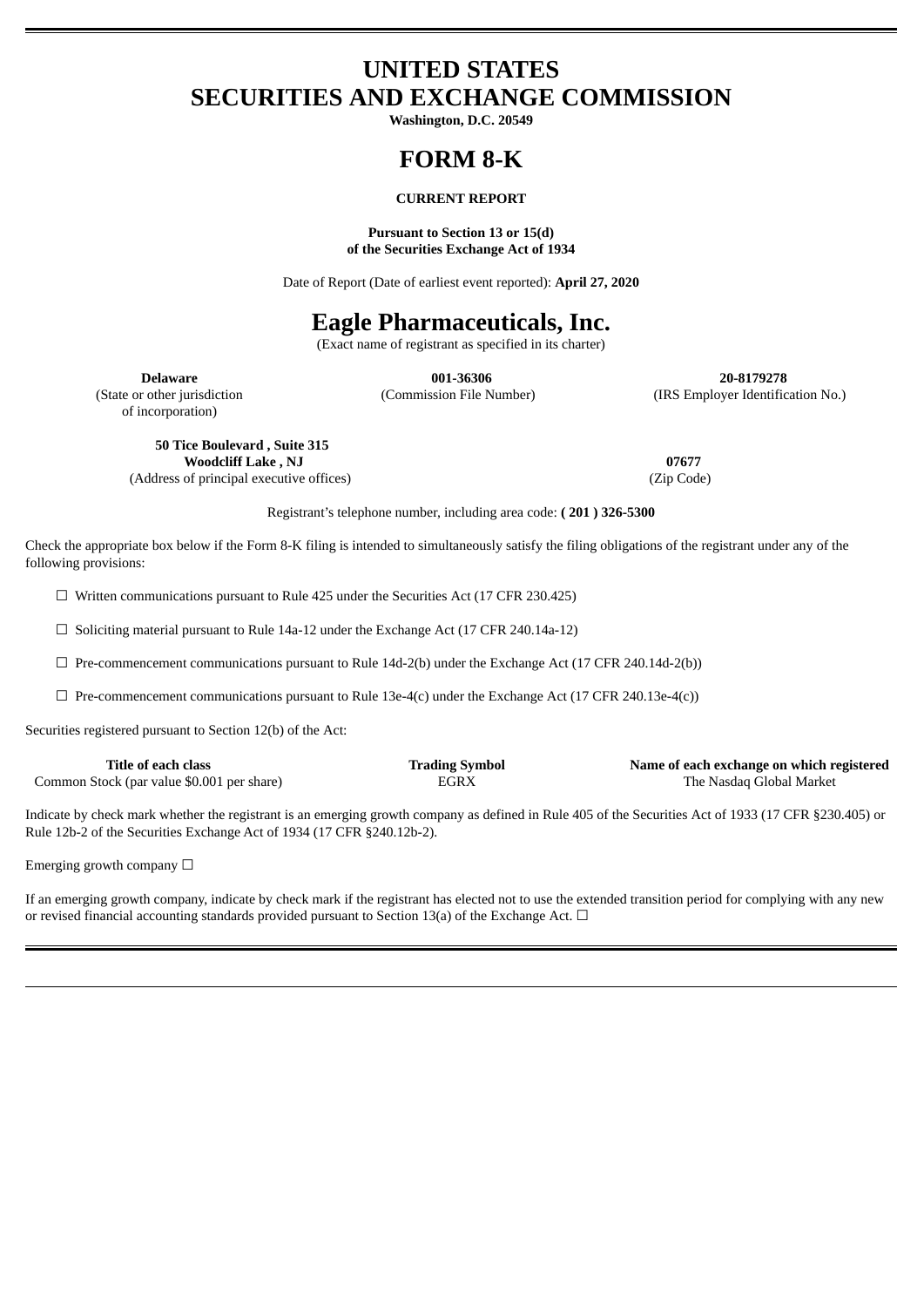## **Item 8.01 Other Events.**

On April 28, 2020, Eagle Pharmaceuticals, Inc., or the Company, issued a press release announcing that on April 27, 2020, the U.S. District Court for the District of Delaware issued a patent decision in favor of the Company and Teva Pharmaceutical Industries Ltd. for BENDEKA  $^\circledR$  (bendamustine hydrochloride injection, or bendamustine HCl), a liquid, low-volume (50 mL) and short-time 10-minute infusion formulation of bendamustine hydrochloride.

A copy of the full text of the press release referenced above is filed as Exhibit 99.1 to this Current Report on Form 8-K and is incorporated herein by reference.

| <b>Item 9.01</b>   | <b>Financial Statements and Exhibits.</b>                   |
|--------------------|-------------------------------------------------------------|
| (d)                | Exhibits                                                    |
| <b>Exhibit No.</b> | <b>Description</b>                                          |
| 99.1               | Press Release dated April 28, 2020                          |
| 104                | Cover Page Interactive Data File (formatted as inline XBRL) |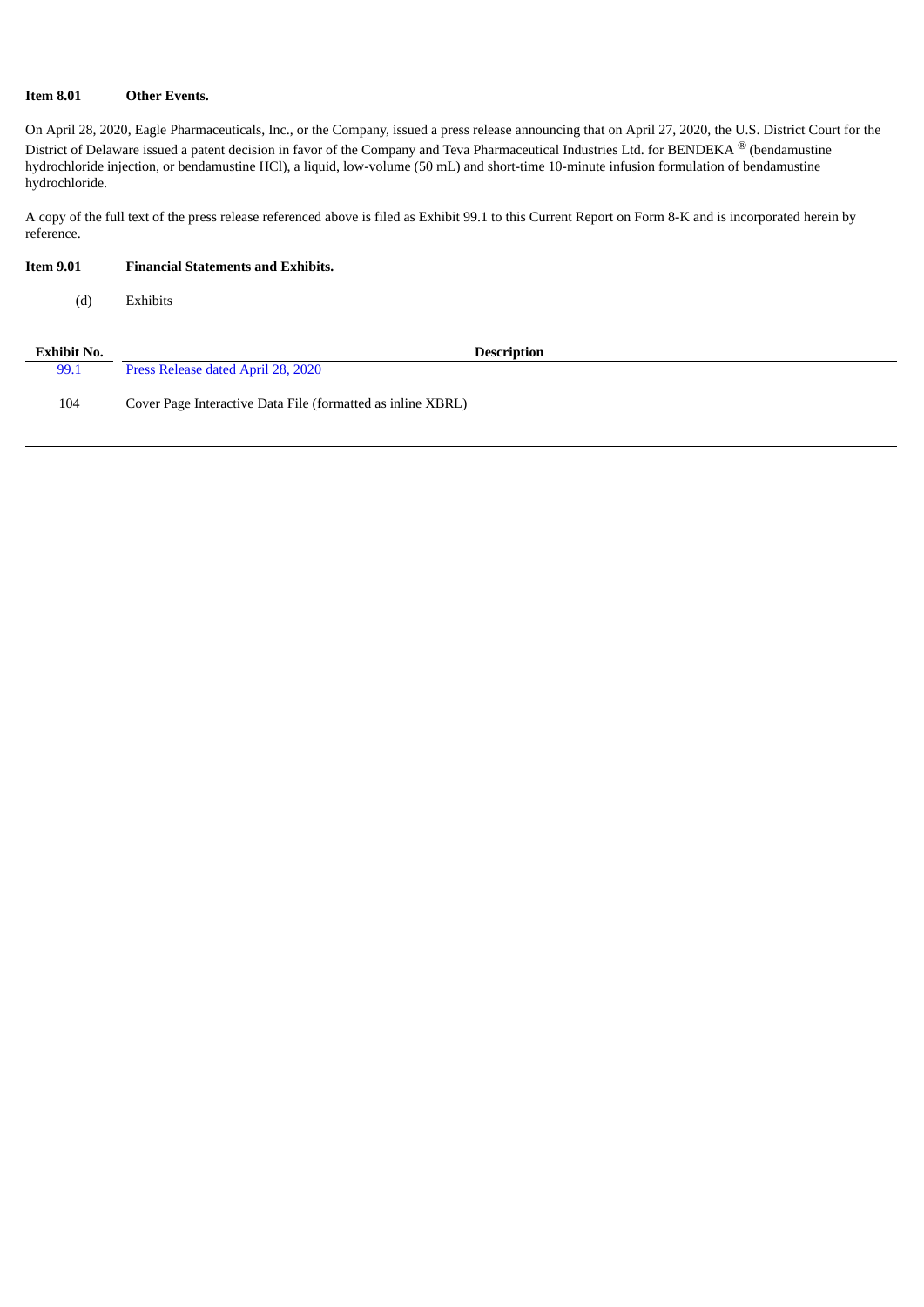## **SIGNATURES**

Pursuant to the requirements of the Securities Exchange Act of 1934, the Registrant has duly caused this report to be signed on its behalf by the undersigned hereunto duly authorized.

# **Eagle Pharmaceuticals, Inc.**

Dated: April 28, 2020

By: /s/ Scott Tarriff

Scott Tarriff *Chief Executive Officer*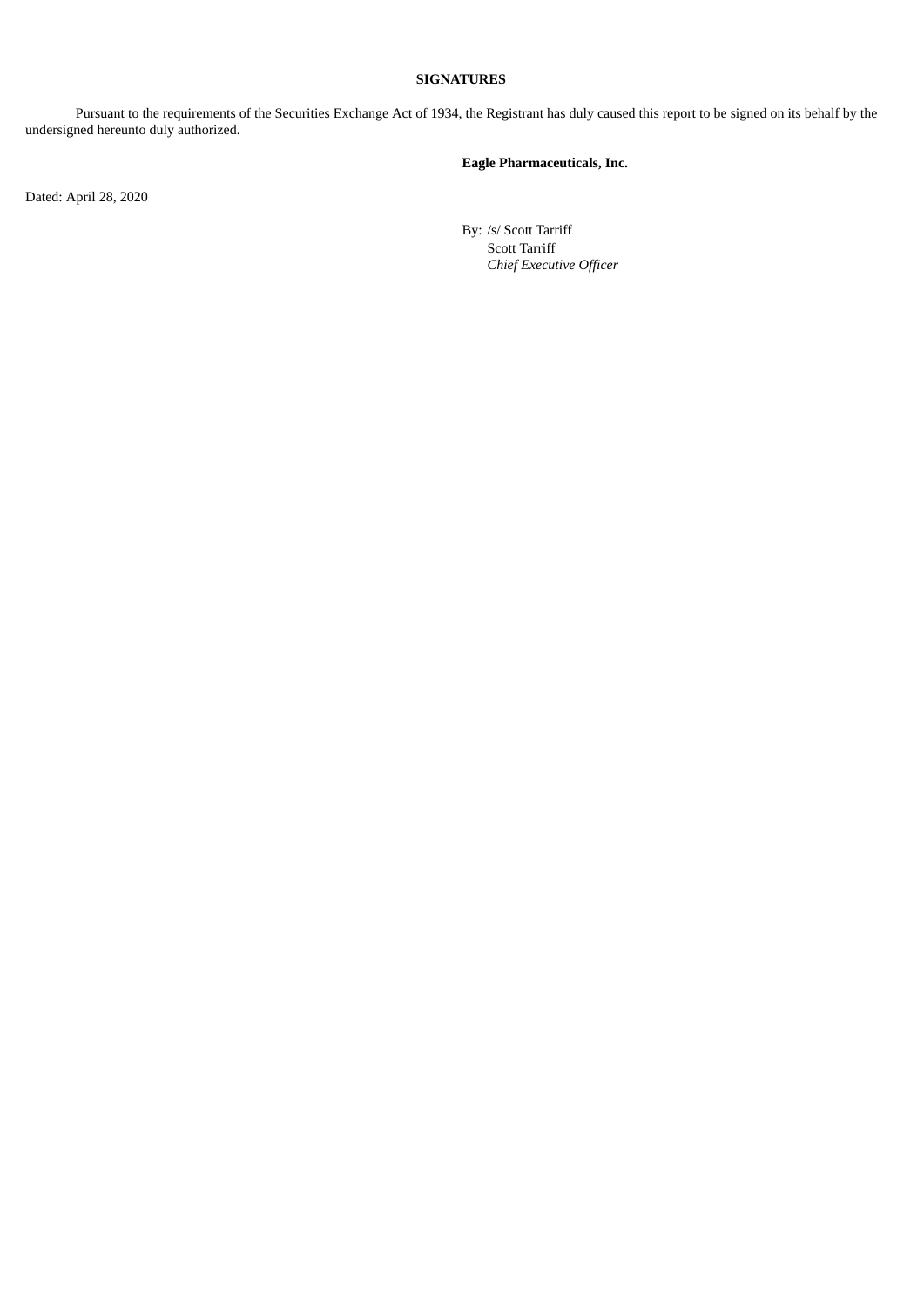<span id="page-3-0"></span>

#### **For Immediate Release**

### Court Issues Favorable Patent Litigation Decision for Eagle Pharmaceuticals, Inc. and Teva Pharmaceutical Industries Ltd. for **BENDEKA (bendamustine hydrochloride injection)**

## **-- Further Protects Longevity of BENDEKA franchise --**

**WOODCLIFF LAKE, N.J.** – **April 28, 2020** – Eagle Pharmaceuticals, Inc. (Nasdaq: EGRX) ("Eagle" or the "Company") and Teva Pharmaceutical Industries Ltd. (Nasdaq: TEVA) ("Teva") announced today that on April 27, 2020, the U.S. District Court for the District of Delaware (the "Court") has issued a patent decision in favor of Eagle and Teva for BENDEKA  $^\circledR$  (bendamustine hydrochloride injection, or bendamustine HCl), a liquid, low-volume (50 mL) and short-time 10-minute infusion formulation of bendamustine hydrochloride.

The Court upheld the asserted patent claims as valid and found that the defendants' proposed ANDA products would infringe those claims. Under this decision, the patent defendants – Slayback Pharma LLC, Apotex Inc. and Apotex Corp., Fresenius Kabi USA, LLC, and Mylan Laboratories Limited – will not be able to launch their ANDA products before 2031.

"We are delighted with the Court's decision upholding our patents for BENDEKA, and further protecting the longevity of this important product," said Scott Tarriff, Chief Executive Officer of Eagle Pharmaceuticals. "With this decision, BENDEKA's value is likely to be intact for many years, thus ensuring our continued ability to invest in our growing research program and product pipeline," concluded Tariff.

#### **About Eagle Pharmaceuticals, Inc.**

Eagle is a fully integrated pharmaceutical company with research and development, clinical, manufacturing, and commercial expertise. Eagle is committed to developing innovative medicines that result in meaningful improvements in patients' lives. Eagle's commercialized products include RYANODEX  $^\circledR$  , BENDEKA  $^{\circledR}$  , BELRAPZO  $^{\circledR}$  , and its oncology and CNS/metabolic critical care pipeline includes product candidates with the potential to address underserved therapeutic areas across multiple disease states. Additional information is available on the Eagle's website at www.eagleus.com.